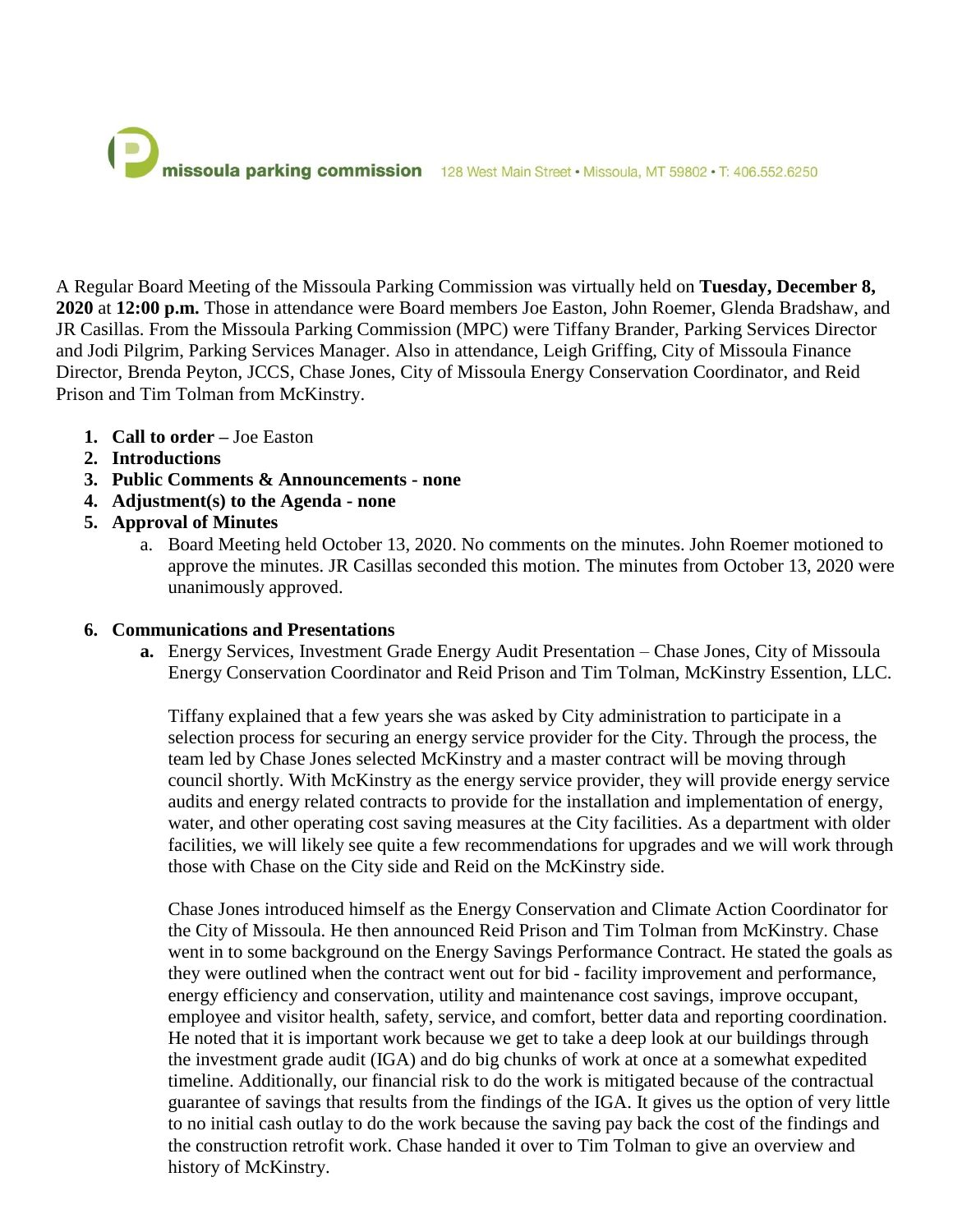Tim Tolman gave a background of McKinstry. McKinstry is a 50 year old firm. As they grew from a plumbing company, they moved into design build work. About 20 years ago, they started operating as an energy services company (ESC) helping clients with projects to conserve energy while improving infrastructure, lighting and HVAC. Nov 1, 2008, Tim was with CTA Architects and McKinstry recruited him to start up their business in Montana. They have three offices in Montana – in Billings, Bozeman and Missoula. They work almost 100% with local contractors to keep jobs in the local community. They have done almost \$75 million of this kind of work in Montana and they have \$25 million on the cusp of being signed.

Reid Prison explained energy contracting work. 50% of building costs over a 40-year period come from operations and energy. Tackling that 50% is the goal of energy contracting work. McKinstry will address the operations and energy piece, quantify it, and then guarantee it to us as savings. The savings finance the improvements. After the improvements have been paid off, there is the continued savings. The Energy Savings Performance Contract (ESPC) benefit is a design-build model versus the traditional contracting model. We hire a single entity and get a single point of accountability with a single contract. Rather than a linear project timeline, they are able to do multiple steps of the project in tandem. During the audit they do preliminary engineering and costing at the same time. The result is a compressed timeline. The audit is a detailed facilities survey. The audit performed by McKinstry is investment grade, which means they are going to be taking a detailed look at our utility bills, making an energy profile of the garages, and then identify any potential improvements energy savings and otherwise. They show what they find and talk through advantages and costs of each and, with approval from the City, they will take the projects that make sense and do final designs and simulations to present to the City again. At that point they provide final designs and prices so the City can make a final decision for projects.

There are five City departments that are involved in this first ESPC. The primary focus will be on lighting and building. The facilities being looked at for the Parking Commission are Bank Street, Central Park and Park Place.

Reid presented a project they did for the City of Great Falls a couple years ago. They worked on two parking garages. The three main benefits were curb appeal of bright clean light, it is brighter and easier to see details and less shadowing - which is a safety and security benefit, and the energy savings benefit is 50% – 60% savings per fixture. The overall savings come from energy savings and from operational savings. The operational savings are from costs to replace fixtures. Savings are independent for age of facility and for entity. For Great Falls, their savings were \$23,000.00 and costs were \$20,000.00, leaving them cash flow positive in first year of project.

Chase went over the next steps and schedule for the ESPC. They are bringing both the Master Contract, which assigns McKinstry as the City's energy services provider, and a first addendum for the first phase of the investment grade audit. The Master Contract is designed to allow for further addendums and contracts. Today, they are presenting to the Parking Commission. Tomorrow, they are presenting to the Administration and Finance Committee. On 12.10.2020, they are presenting to the Energy and Climate Team. If all goes well, they will bring it to City Council for final approval on 12.14.2020. With approval, the first phase will begin immediately after the new year. There are good prices on materials right now which we can lock in by moving forward quickly. In conclusion, we can save some money and save some energy. It will help us achieve some ambitious energy and climate goals. It will also improve service, health and safety, and we will be able to do a big chunk of work with little to no cash outlay in the beginning with guaranteed savings which mitigates risk to the City. Chase asked for questions.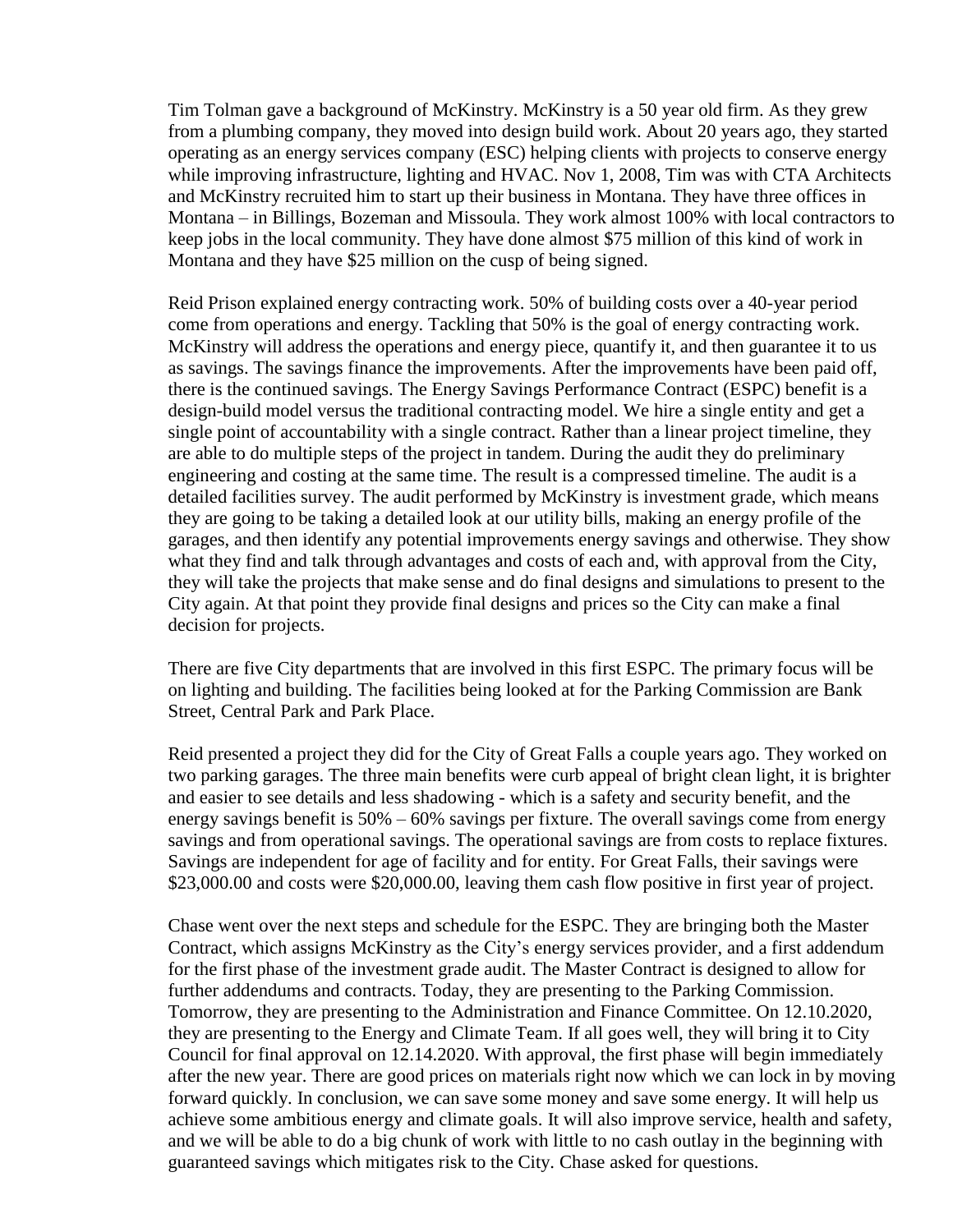John Roemer likes the idea. He noticed in the scope of work that solar assessment would not be part of scope for the Parking Commission. He wanted to know why. Reid did consider solar preliminarily. They pulled in a solar consultant about which facilities make the most sense. Park Place already has it. The other two structures, there is a possibility, but when not included in initial designs of structures, it becomes cost prohibitive pretty quickly to add solar. There is a lot of roof area, but it is not as cost effective as other facilities the City has.

Chase thanked the Board for the forward thinking on the Park Place solar panels. He mentioned that in the schedule, there is qualitative work where key staff will be interviewed. If the board requests a look at solar during that qualitative process, that is something that could be added in.

Glenda Bradshaw thanked John. She loves the improvement with LEDs and what that brings, but was surprised not to see an emphasis on renewables with a 15-month financing available. She asked what the return looks like after the 15-month period and what are the expected expenses with the new system. There seems to be zero budgeted expenses for any failures in the lighting system. She would also like to know more about the specific environmental return?

Reid Prison does not have the environmental benefits quantified because this is purely a financial tool. There is a tool to quantify environmental returns, but it is only available after the audit process. It would be available prior to implementation. The savings from the energy will endure after 15 months. The operations and maintenance savings have a lifetime, but it is determined by the fixture warranty. Some have a 5-year warranty, some have a 10-year warranty and it will be determined by what is approved. They are not quantifying the cost to maintain the system. They are quantifying cost savings for the system during the warrantied period. Glenda would like to see longer into the future and a little more comparison between the new system and the old system. Reid stated that they can do those comparisons when they have the lifetime of the fixtures we are looking at and our operation hours. Tim Tolman noted that after the Warranty period, they can add back in to the cash flow some costs. As Reid said, we would have a better idea when we choose fixtures, but that would give us a better idea of annual cash flow and cumulative cash flow. Chase Jones explained that the City of Missoula put the climate action goals out front in the RFP process. It wasn't emphasized in this presentation, but that will be part of the investigation in the audit. We get those findings as a product for the audit. They've asked for green-house gas emission considerations on the same playing field as the financial savings as they are choosing the projects to move forward.

Tim wanted to emphasize again the safety factor of better lighting. Tiffany noted that crime in Bank Street and Central Park is more than in Park Place. This could be due to the lighting. She is looking forward to the better lighting in Bank Street and Central Park.

John asked when this would be an action item for MPC Board to vote on. Tiffany explained that after Council approval. Once the approval is done and there are proposed projects, we would have action items at that time.

There were no other comments.

### 7. **Director's Report – Tiffany Brander**

Tiffany gave a staffing update. In October, we were moving forward with a recruitment for a Parking Enforcement Officer (PEO) and an Administrative Assistant II (AAII). Due to COVID rising numbers, and with consultation from HR, those recruitments have been put on hold. We came out with some great applicants for the PEO after interviews and reference checks. We hope to make an offer as soon as is has been determined safe to do so. We will continue with one AAII for now. Our office is open by appointment only. We have switched the office staff to be working every other day in office and off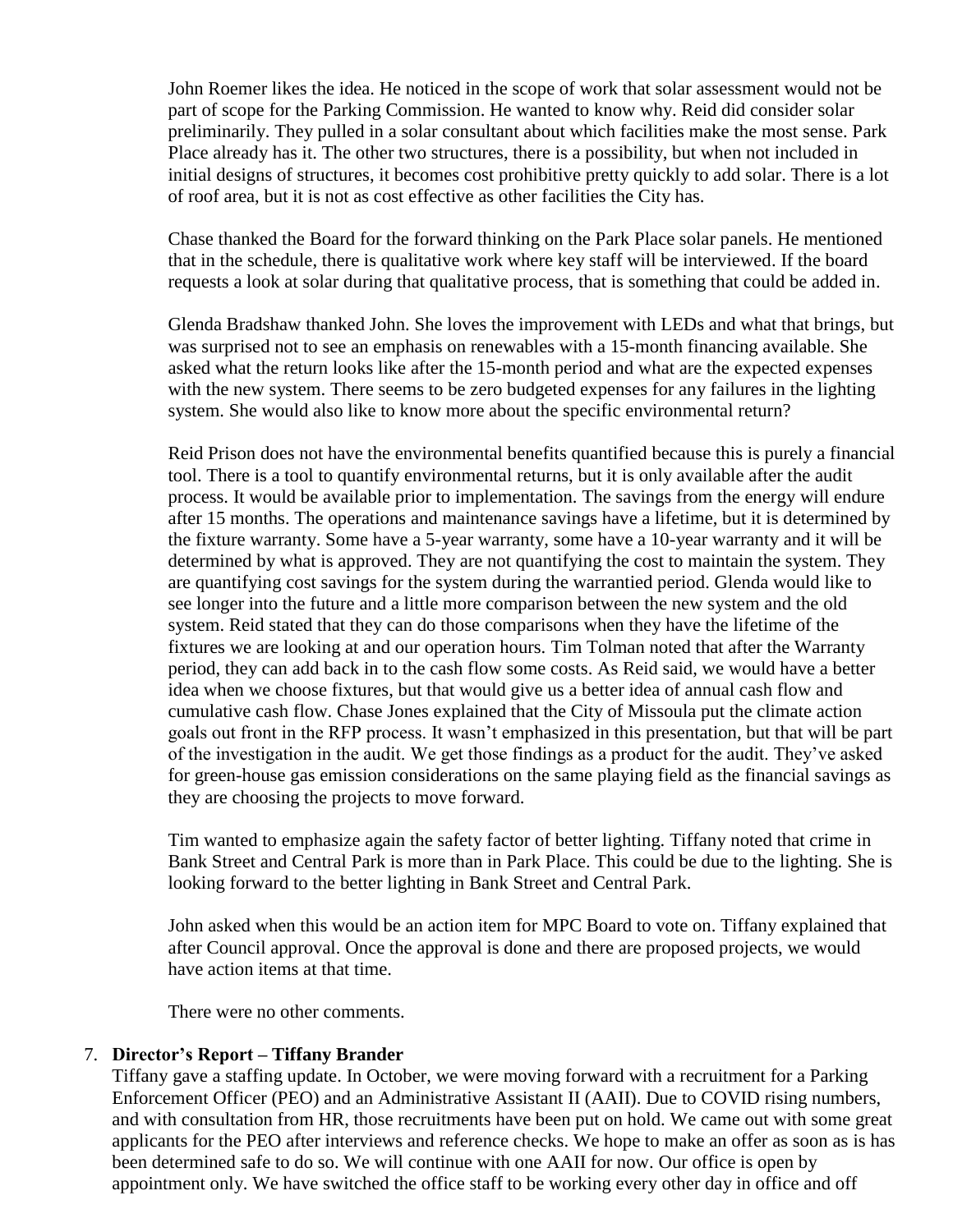days at home. We staggered enforcement officer schedules so they are not checking in and out at the same time. We are taking extra steps for keeping our team safe and working.

Jim was unable to make it today, so Brenda Peyton is here to present Financials. Leigh Griffing from City Finance is also here to present on projections for the future.

# 8. **Financial Statement – Brenda Peyton**

Brenda Peyton explained that the financials are still in draft format during the audit process. The cash balance on JCCS financials compared to the City are \$112,000. higher. This is due to audit adjustments. It is likely due to the merchant fees that gets captured at the end of the fiscal year due to the audit process.

There are no big changes to assets – they are pretty steady through last 4 quarters. Liabilities are similar. You will see the accrued merchant fees, where we are accruing the fees monthly, but they allocate that expense at the end of the year. So the cash will drop and the merchant fee balance will drop.

Joe Easton asked about the difference between the \$112,000.00 Brenda referenced and the \$180,423.00 showing in accrued merchant fees. Brenda explained that it is a combination of things. The net difference in cash is \$112,000.00. We will also see some variance on the revenue side, which is likely where that difference comes from.

When we look at available cash after adjusting for City contract and accruals, net available cash at end of October was just over \$1.1 million. On the income statement, revenue for October was \$163,000.00. Year to date (YTD) we are just below budget by about \$14,000.00. We are quite a bit below where we were last year at this time, but knew we would be going in which is why our budget is lower as well. Expenses for the month of October are around \$134,000.00. We are quite a bit below budget there. YTD income is at \$23,000.00. We had a projected loss of \$109,000.00. Brenda asked for questions.

Glenda asked about savings on lighting – if we have spent \$33,000.00, with \$3,000.00 in maintenance, does that include repair and maintenance for failed lighting in structures? Tiffany Brander answered yes.

Joe is interested in what makes up the difference in what we budgeted and what we are seeing. It seems like a positive result, but he wants to understand where the \$132,000.00 difference comes from. Tiffany will go into that when they go into the projections with Leigh.

John Roemer asked about credit card fees – if those amounts are estimated and then trued up at year end. Brenda said yes. John stated they are probably higher than they need to be. Brenda confirmed.

Leigh Griffing pulled up the projections. Jessie Hogg worked them up with Jim Galipeau, but neither of them are here today. Leigh explained it was pulled together with an eye toward Bond Covenants with the question does the Parking Commission have the revenue and expenses in order to cover those covenants. The initial pass is very positive. The column for FY21 budget and one for YTD. The numbers here will be different than what Brenda was showing due to timing and the way JCCS adds accruals monthly while Finance adds accruals at year end. Total projection revenues are at 87.88% of budget as of 12.02.20. Expenses are at 78.7% of budget. This is a debt service coverage ratio of 2.10. The required ration is 1.25 minimum. Methodology used was based on averages - average collection and expenses through the year. They tried to be conservative. If there wasn't enough information to show expenses, the budget number was used.

Joe Easton, stated that the debt coverage ratio is based on current revenues and expenses. It does not factor in savings or net cash available. Leigh confirmed and further explained that it is operating revenue